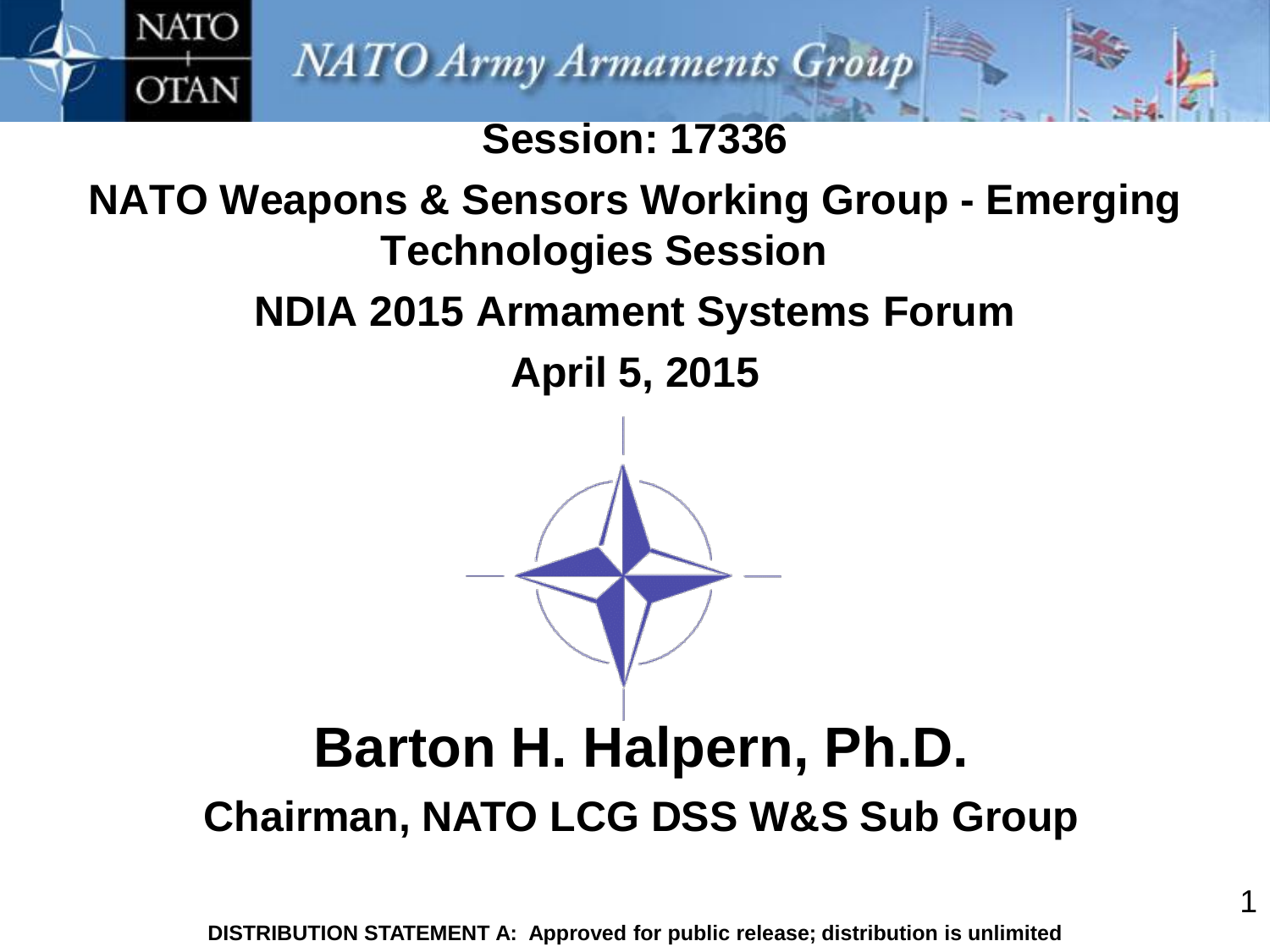

# Agenda

- 1. NATO Organization
- 2. NATO Methods to achieve Standardization
- 3. W&S Structure/ Terms Of Reference
- 4. NATO D/7 "INFANTRY SMALL ARMS POST 2025" Rewrite
- 5. Path Forward/Conclusion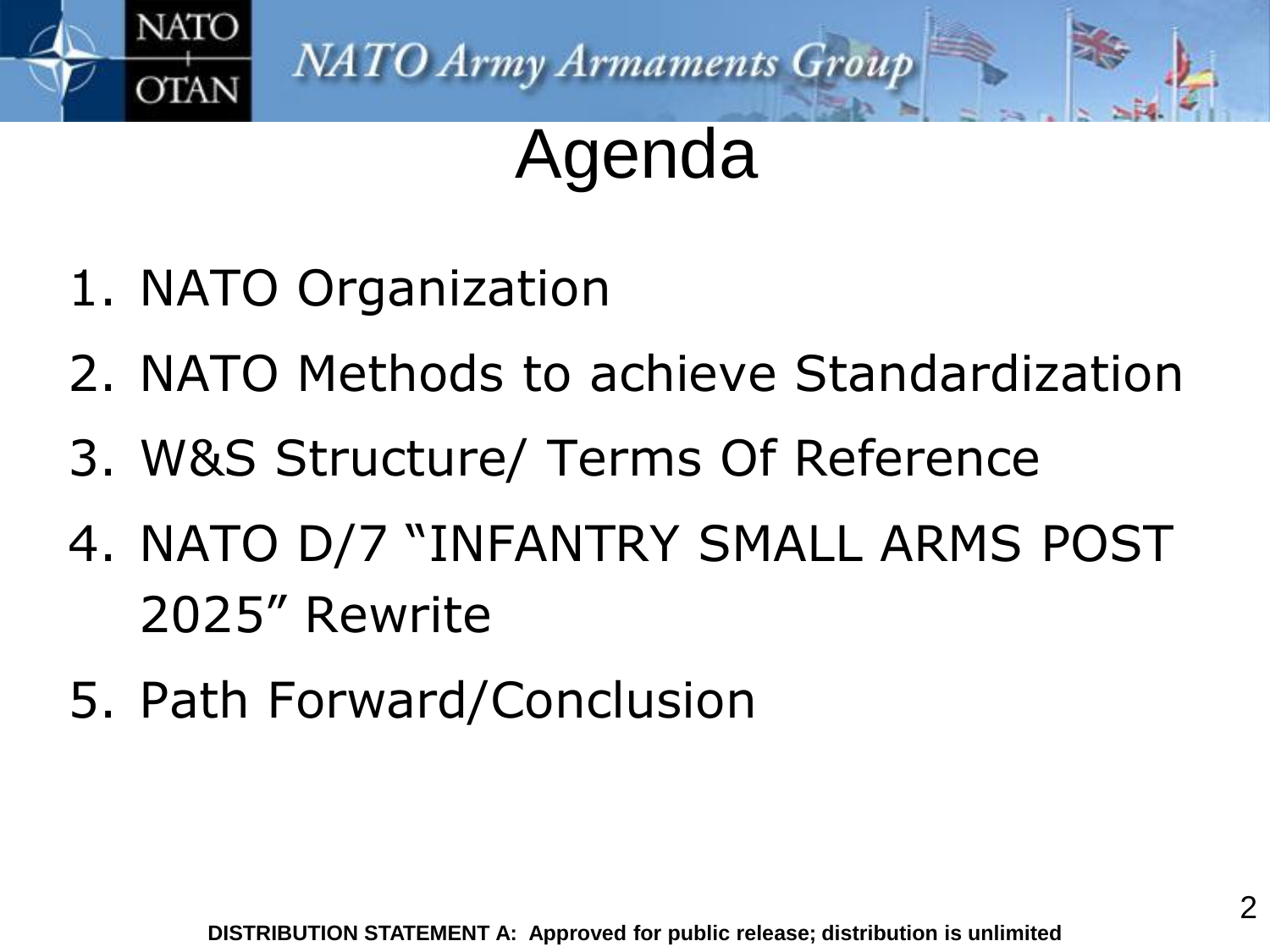

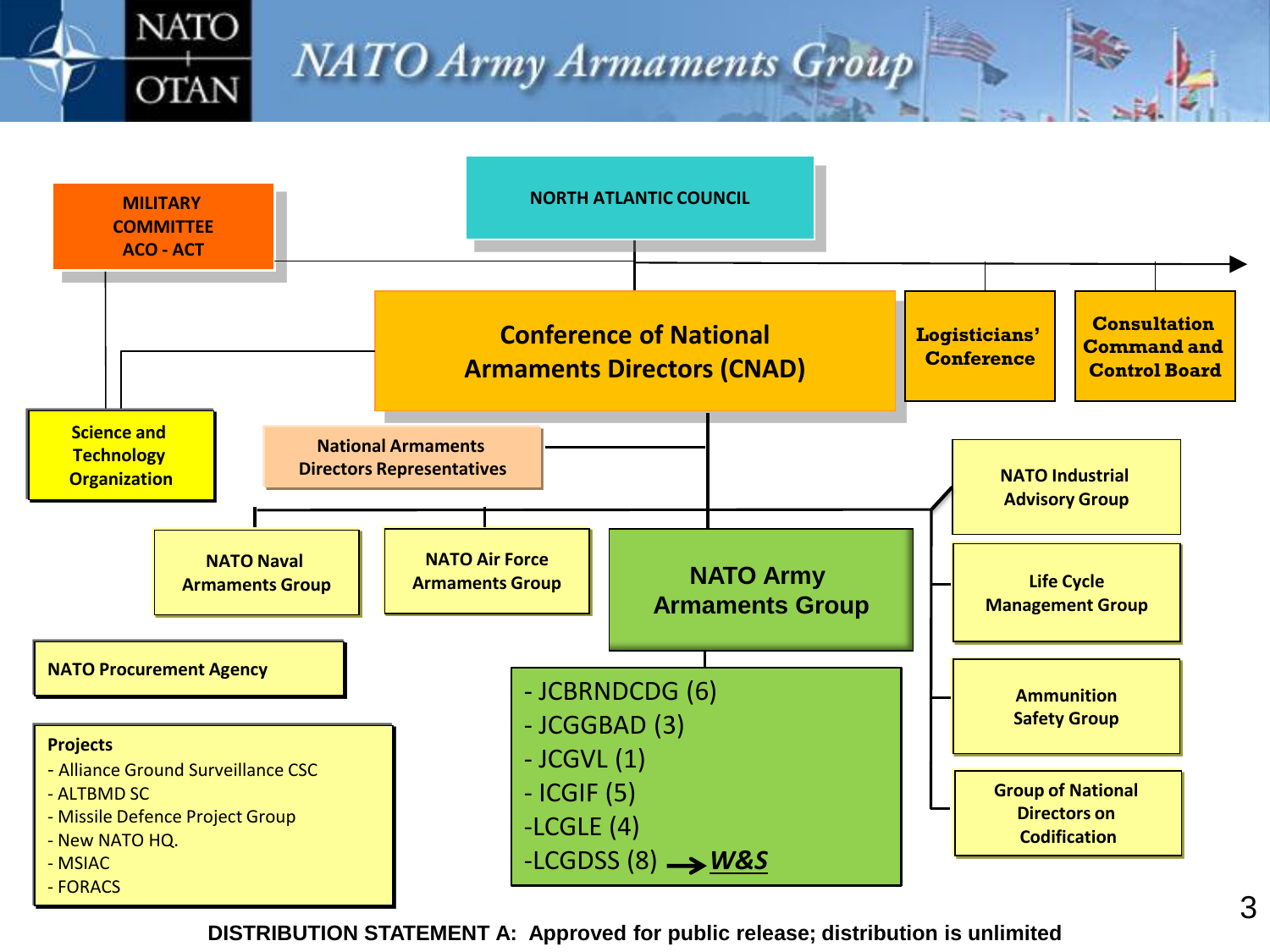#### **NATO organization, ToR and standardization process. For NATO: Interoperability is the issue**

- Based on 2014 Deployments, 50 Nations have forces part of International Security Assistance Force (ISAF)
- 25 of these Nations are members of LCG DSS developing Dismounted Soldier capabilities.

| <b>OTAN</b>                      |              |                  | <b>International Security Assistance Force</b> |                |                              |                                                                  |              |
|----------------------------------|--------------|------------------|------------------------------------------------|----------------|------------------------------|------------------------------------------------------------------|--------------|
|                                  |              |                  | <b>Troop Contributing Nations</b>              |                |                              |                                                                  |              |
|                                  |              |                  |                                                |                |                              |                                                                  |              |
| M<br><b>Albania</b>              | 22           |                  | Germany                                        | 1.599          |                              | Poland                                                           | 304          |
| <b>Armenia</b>                   | 121          | 132              | Greece                                         | 9              | ۵                            | Portugal                                                         | 37           |
| 张<br><b>Australia</b>            | 273          |                  | Hungary                                        | 101            |                              | Romania                                                          | 327          |
| <b>Austria</b>                   | 3            |                  | Iceland                                        | $\mathbf{2}$   | -63                          | <b>Slovakia</b>                                                  | 277          |
| $\bullet$<br>Azerbaijan          | 94           |                  | Ireland                                        | $\overline{7}$ | ÷.                           | <b>Slovenia</b>                                                  | $\mathbf{2}$ |
| <b>Bahrain</b>                   | $\mathbf{o}$ |                  | Italy                                          | 1,411          | 案                            | <b>Spain</b>                                                     | 181          |
| <b>Belgium</b>                   | 160          |                  | Jordan                                         | 626            |                              | Sweden                                                           | 13           |
| Bosnia & Herzegovina             | 8            | $\bullet$ .      | <b>Republic of Korea</b>                       | 50             |                              | <b>The former Yugoslav</b><br>Republic of Macedonia <sup>1</sup> | 152          |
| <b>Bulgaria</b>                  | 320          |                  | Latvia                                         | 11             | $\leftarrow$                 | Tonga                                                            | O            |
| 靈<br>Croatia                     | 153          |                  | Lithuania                                      | 84             | $\mathsf{C}^*$               | <b>Turkey</b>                                                    | 393          |
| <b>Czech Republic</b>            | 227          |                  | Luxembourg                                     | 1              |                              | <b>Ukraine</b>                                                   | 10           |
| <b>Denmark</b>                   | 145          | $\bullet \equiv$ | <b>Malaysia</b>                                | 2              |                              | <b>United Arab Emirates</b>                                      | 35           |
| $\ddot{a}$<br><b>El Salvador</b> | $\mathbf 0$  |                  | <b>Mongolia</b>                                | 40             | V<br>$\overline{\mathbf{z}}$ | <b>United Kingdom</b>                                            | 3.906        |
| Estonia                          | 4            | 魔                | Montenegro                                     | 25             |                              | <b>United States</b>                                             | 28.970       |
| <b>Finland</b>                   | 88           |                  | <b>Netherlands</b>                             | 30             |                              | Total                                                            | 41,124       |
| <b>France</b>                    | 88           | 米                | <b>New Zealand</b>                             | 1              |                              |                                                                  |              |
| $+ +$<br>Georgia<br>$+1+$        | 755          |                  | Norway                                         | 57             |                              |                                                                  |              |

Turkey recognises the Republic of Macedonia with its constitutional name

**NATO** 

**OTAN** 

2 In line with ISAF's planning and in coordination with NATO, Singapore has completed its contribution to ISAF on 22 June 2013, Canada on 31 March 2014.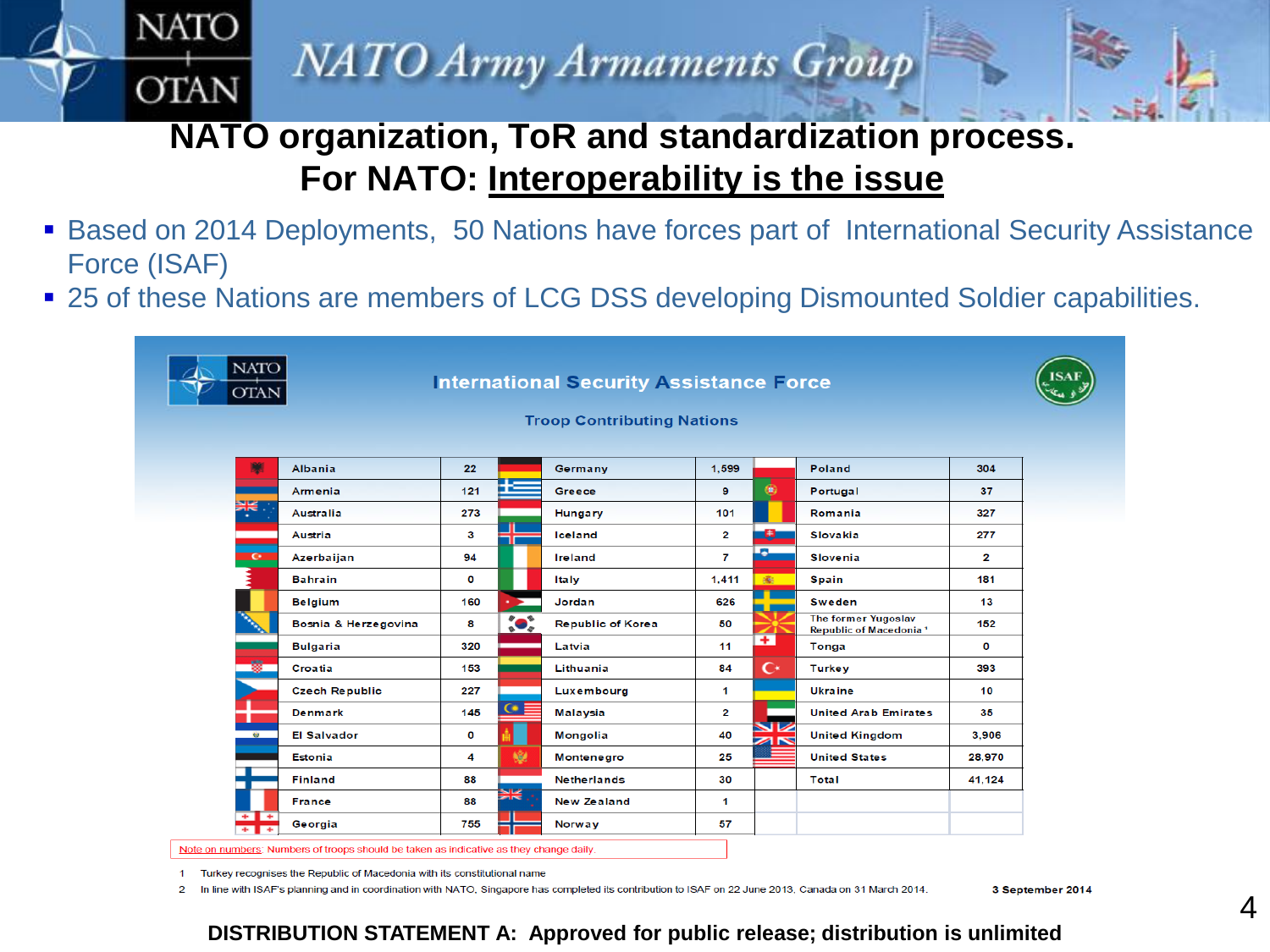## **Three Levels of Standardization** AAP-6

#### **Standardization: The development and implementation of concepts, doctrines, procedures and designs in order to achieve and maintain the compatibility, interchangeability or commonality which are necessary to attain the required level of interoperability, or to optimise the use of resources, in the fields of operations, materiel and administration**

#### **Three Levels**

**NATO** 

**OTAN** 

- **Compatibility**: The suitability of products, processes or services for use together under specific conditions to fulfil relevant requirements without causing unacceptable interactions (04 Oct 2000).
- **Interchangeability:** The ability of one product, process or service to be used in place of another to fulfil the same requirements (04 Oct 2000).
- **Commonality**: The state achieved when the same doctrine, procedures or equipment are used (04 Oct 2000).

#### **Goal**

• **Interoperability:** is the ability to act together coherently, effectively and efficiently to achieve Allied tactical, operational and strategic objectives (03 Dec 09)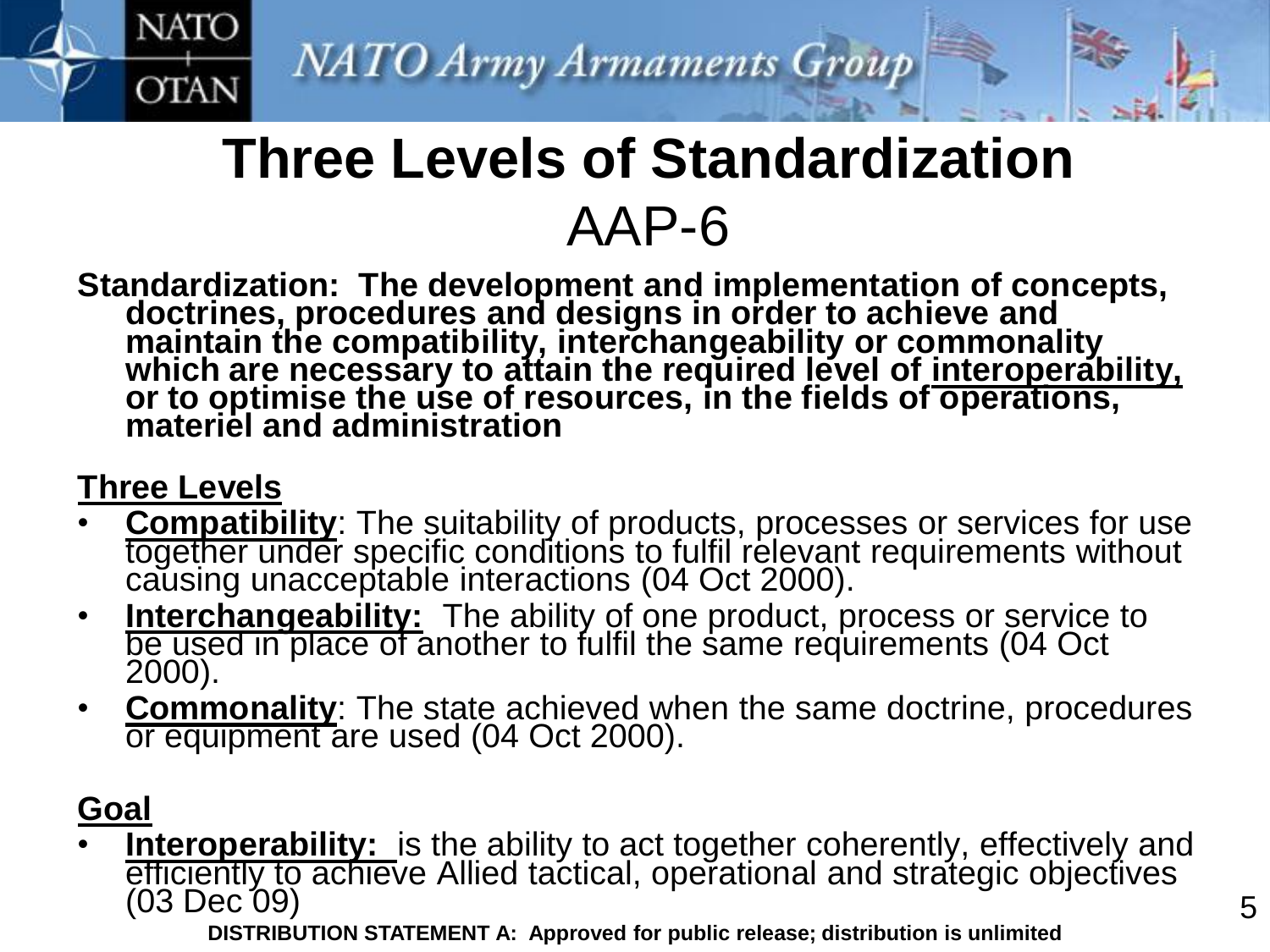# How is standardization done?

- At least 12 nations have to be interested.
- A ToE is formed.

**NATO** 

**OTAN** 

- They will develop a draft STANAG.
- This will be presented to the main group.
- It will be approved under a "silence procedure" (SP).
- The STANAG will then be sent to the NATO **Standardization Agency (NSA)** for ratification and implementation by the nations.
- Currently there are approx 1400 STANAG's.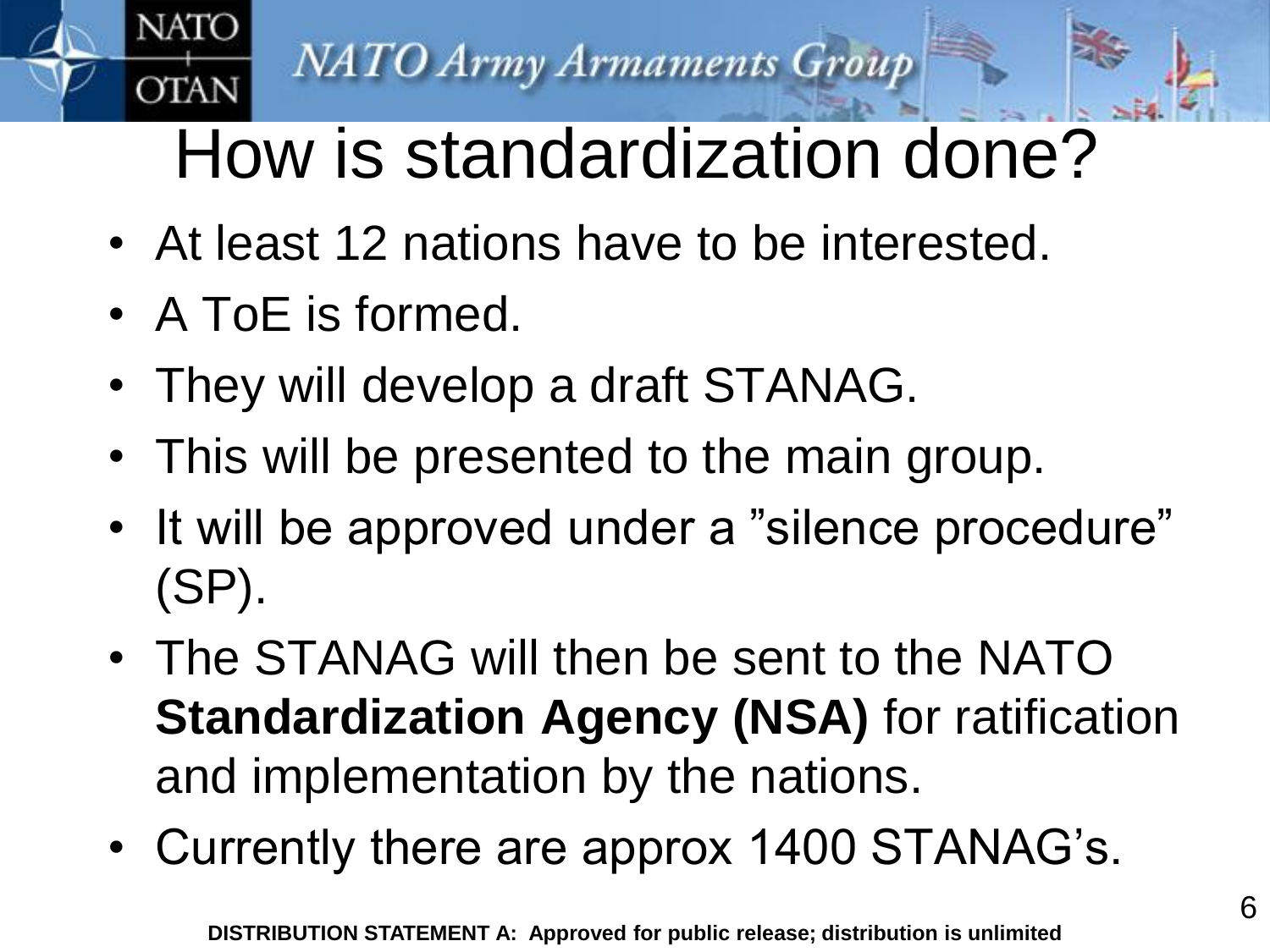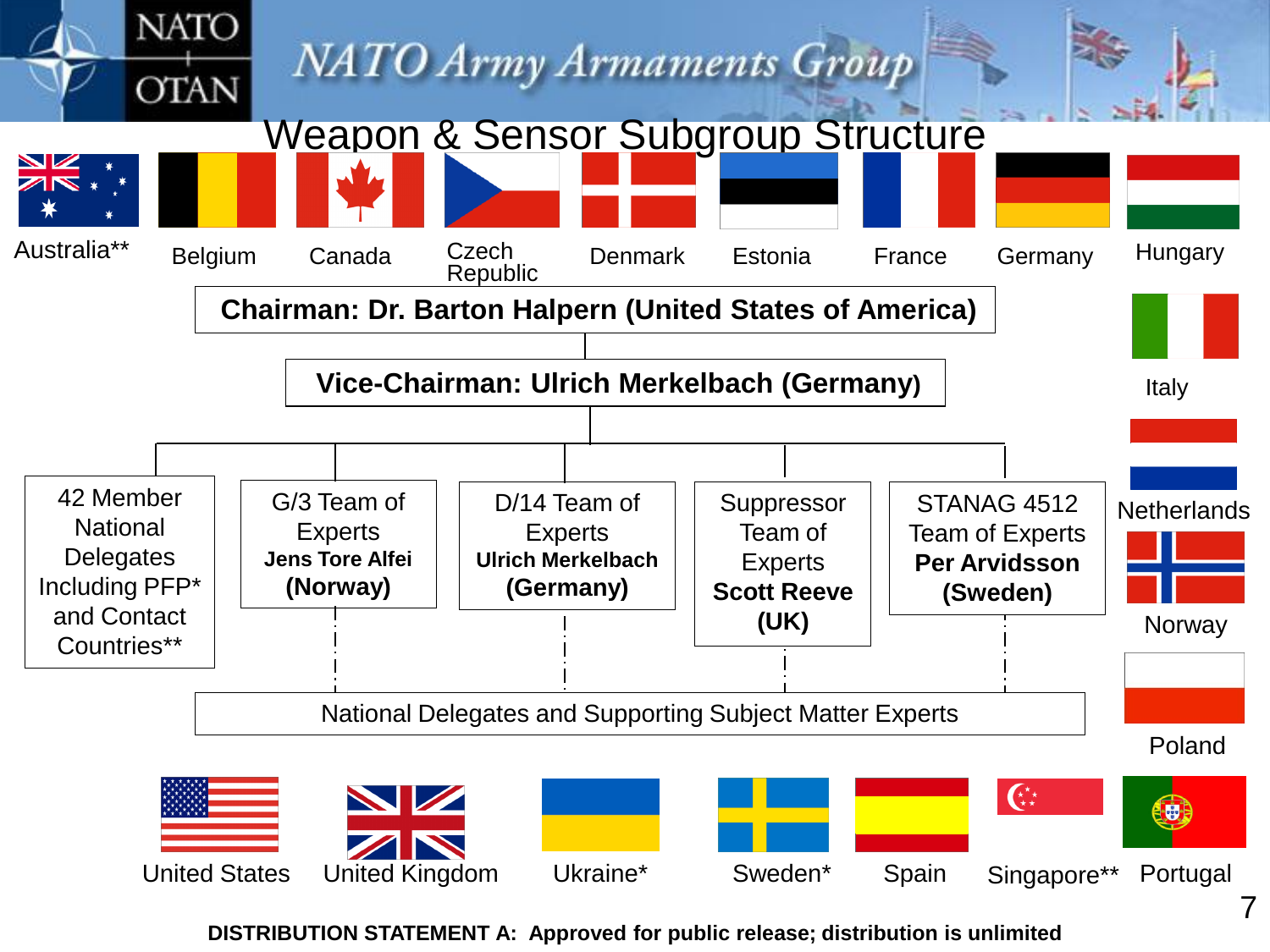**NATC** 

**OTAN** 

# ToR for Weapons & Sensors WG

- The group is responsible for all issues related to dismountable soldier's weapon systems, grenades and shoulder launched and guided anti-tank weapons, as well as dedicated sensors (including, but not limited to day and night sights, laser designators, tactical lights and fire control systems).
- **The group is responsible for training equipment as associated with our ToR equipment**
- The weapon system includes the weapon itself, different types of ammunition and the dedicated accessories.
- The group is also responsible for the interface of the weapons and sensors with the various other parts of the soldier system.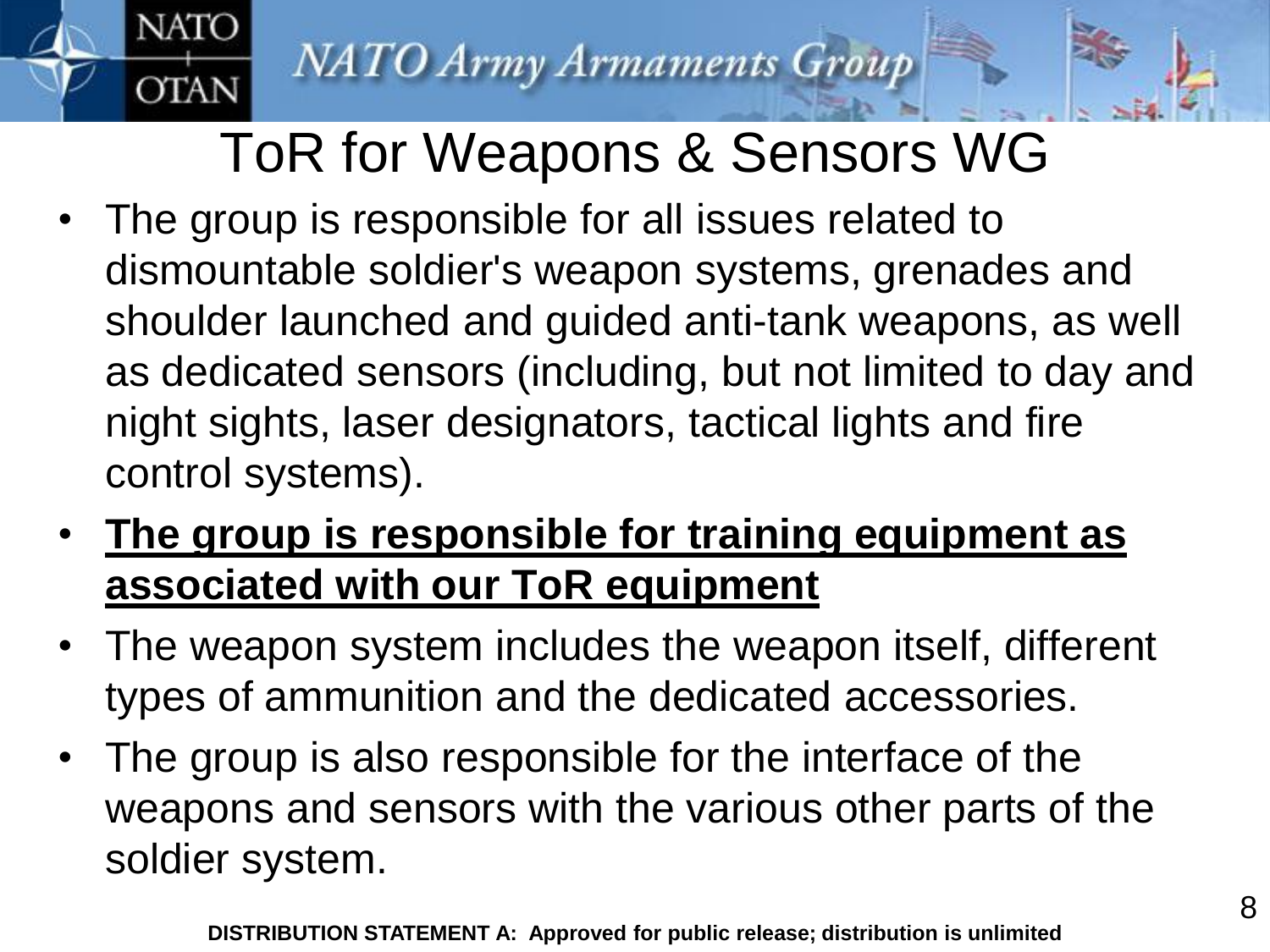NATC

**OTAN** 

## Challenge: Rewrite NATO Document D/7: INFANTRY SMALL ARMS POST 2025

- The issue: To briefly describe the evolution of the technological developments that will affect the use of small arms in future conflicts and to provide a focus for further development of NATO small arms.
- Describe the possible applications of technology that can improve the ability of the infantry to survive future conflicts.
- Future requirements will be evaluated for infantry small arms (beyond the year 2025) identifying specific areas of technology with a potential for materiel standardization and interoperability **DISTRIBUTION STATEMENT A: Approved for public release; distribution is unlimited**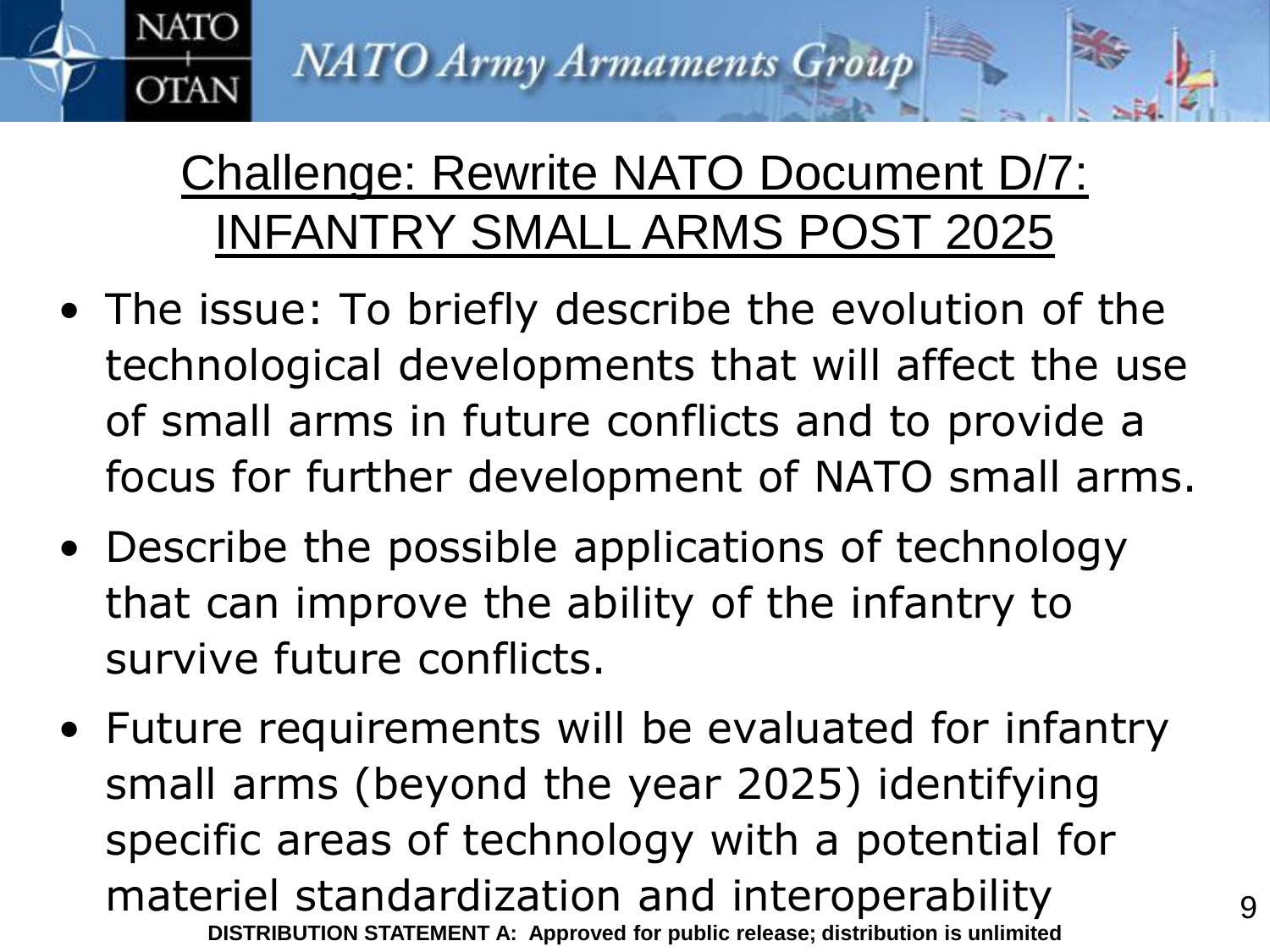# NATO D/7 Scope

## – **Current draft includes future requirements for the:**

- PDW: Handgun, Submachine gun, Assault rifle
- Precision weapon: Medium range (<800m), Long range (>800m), Anti-materiel
- Machine gun: Light (5.56), Medium (7.62), Heavy (12.7)
- Grenade launcher: Shoulder fired, Automatic
- Shotgun

**NATO** 

**OTAN** 

• **Weapon enablers**: Close combat sights, Telescopic sights, Range finders, Fire control systems, Image intensifiers (I<sup>2</sup>), Thermal weapon sights, Fused night vision sights, Weapon flashlights, Laser aiming and illuminators, Observer target acquisition system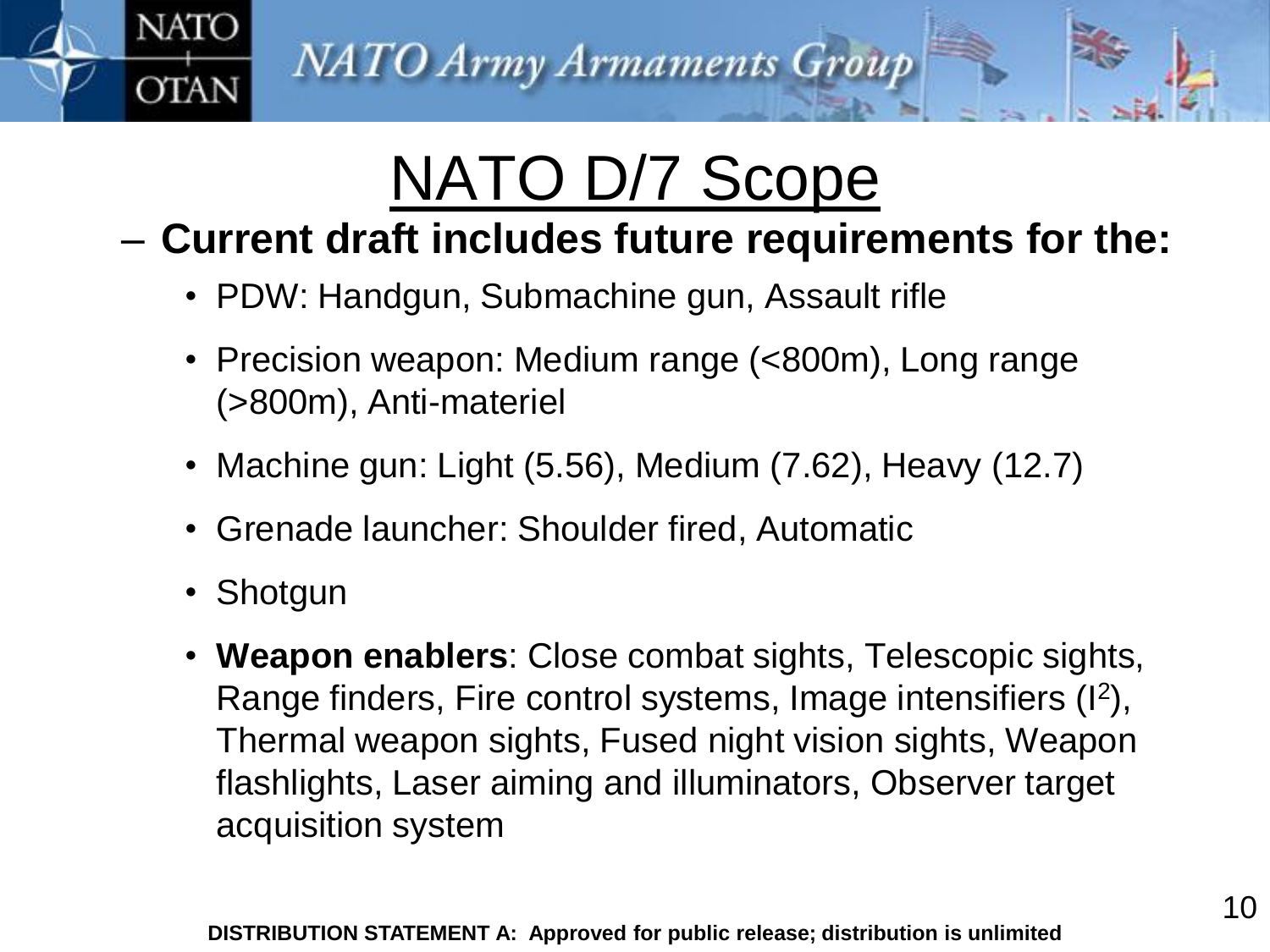

# NATO D/7 Scope

- **Current draft includes future requirements for the:**
	- **Weapon accessories**: Bayonets, Bipods, Suppressors, Shot counters, Slings
	- **Training accessories**: Blank firing adapters, Laser Training systems, Paint marking systems, Short range training systems
	- **Future technological approach chapter:** to be added to propose revolutionary new approaches and capability.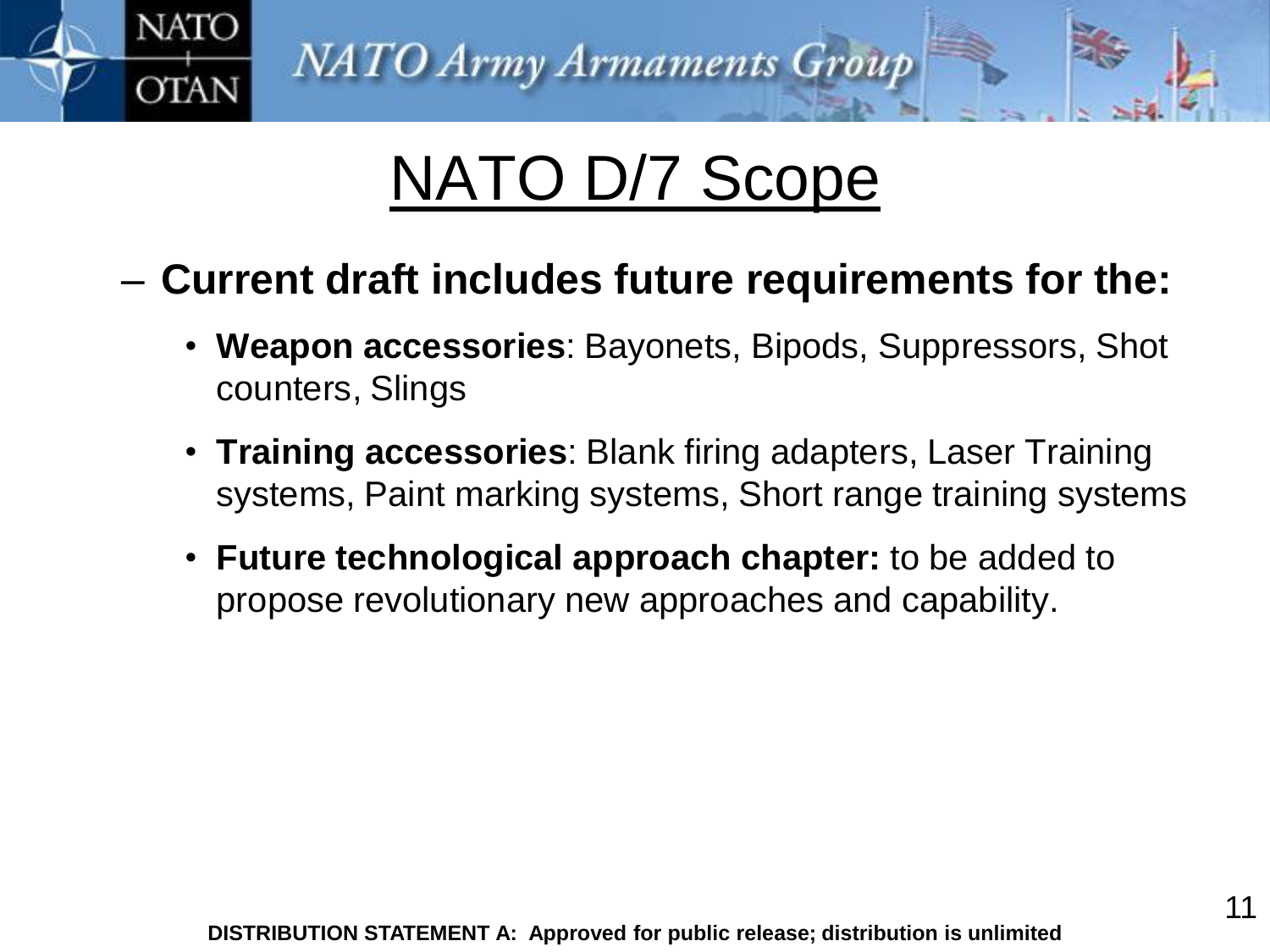

# Issues:

- 1. Original D/7 Document based on solely on the 1990s USA Objective Individual Combat Weapon or OICW [Next-generation service rifle]
- **2. Performance** versus **prescriptive specifications**. Many NATO members want to use the updated D/7 as a Prescriptive joint buying document. I.E.: If Industry is going to invest IR&D then this is what we want.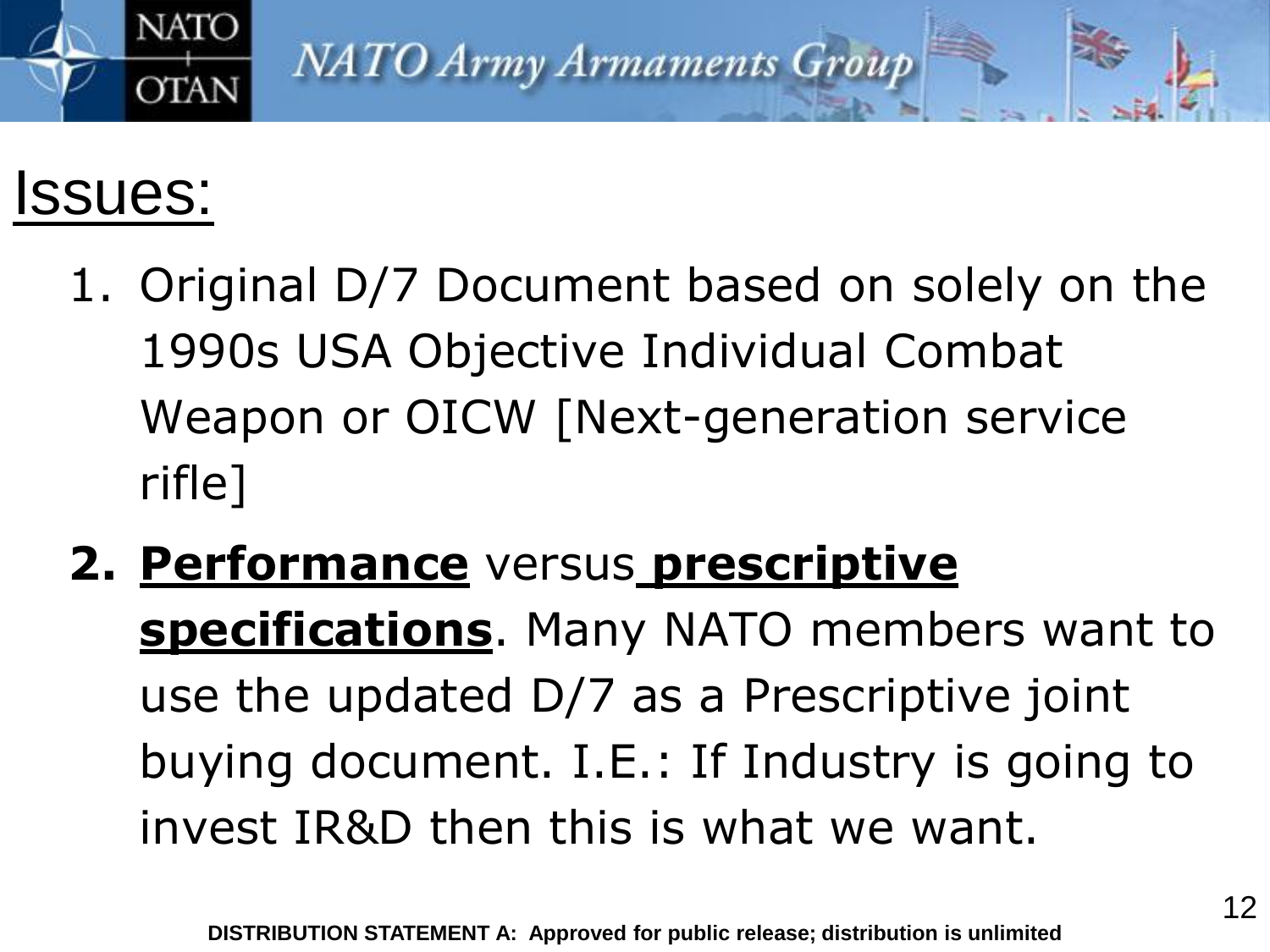# NATO Future Assault Rifle Example:

- 1. Caliber: 5.56x45mm NATO according to STANAG 4172.
- 2. Magazine: 30 rounds according to draft STANAG 4179.
- 3. Barrel length: 260, 350 and 508 mm, free floating.
- 4. Mass: <3.5 kg unloaded w/o sight.
- 5. Length: <1.0 m with 350 mm barrel.
- 6. Life expectancy: >10 000 rounds according to D/14.
- 7. Accuracy: Must be able to shoot 10 rounds within 0.6 mils at 100 meters with NATO reference ball ammunition.
- 8. Rate of fire: <750 rpm.

**NATO** 

**OTAN** 

- 9. Adjustable butt stock, adjustable in length approx. 80 mm, with adjustable cheek rest.
- 10. Ambidextrous controls.
- 11. Rails according to STANAG 4694, on top of the upper receiver, and preferable around hand guard at 3, 6, 9 and 12 o'clock.
- 12. An option of powered rail according to STANAG 4740.
- 13. Flash hider: TBD.
- 14. Muzzle thread: M15 x 1 RH.
- 15. All weapons controls must be able to be manipulated with gloved hands.
- 16. Ambidextrous three point sling positions.
- 17. Automatic bolt catch.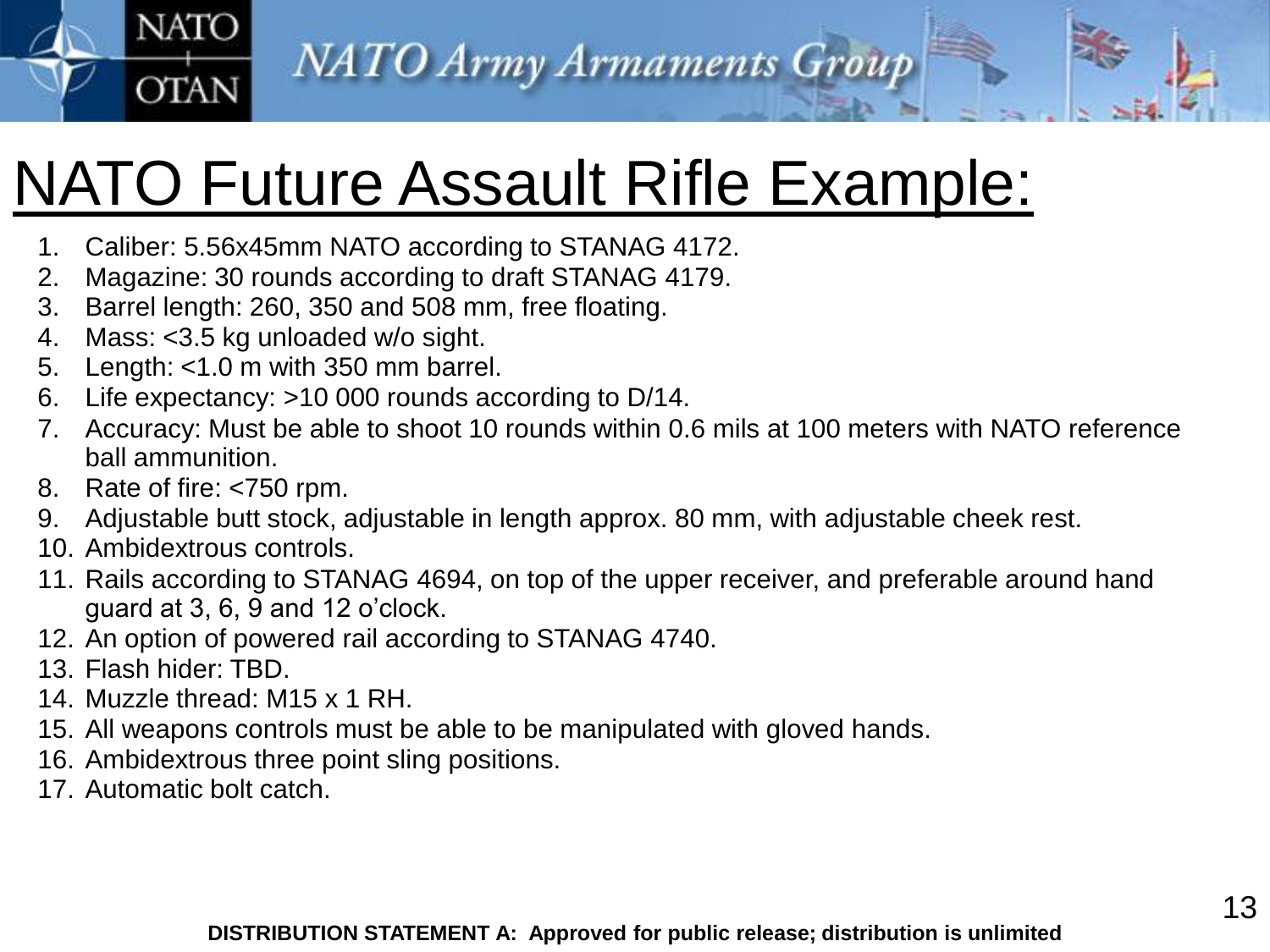

# NATO Future Assault Rifle Example:

- 18. Being able to withstand NBC decontamination agents.
- 19. Safe ejection for both right and left hand shooters.
- 20. Compatible with sound suppressors.
- 21. Able to use training ammunition.

**NATO** 

**OTAN** 

- 22. Iron sights must be able to be adjusted without special tools.
- 23. Screws that the user needs to manipulate shall be metric and use the same tool.
- 24. Internal parts should not need lubrication.
- 25. Minimal movement at firing.
- 26. Ease dismantling and reassembly.
- 27. It shall not be possible to reassemble incorrectly.
- 28. No small parts that can be lost during cleaning.
- 29. It shall be possible to install an electronic shot counter.
- 30. No degradation of accuracy and/or point of impact for hot weapon.
- 31. It shall be possible to mount a grenade launcher and fire rifle grenades.
- 32. It shall be possible to mount a bayonet.
- 33. No degradation of function with devices (sight etc.) with a total weight of 3 kg.
- 34. Parts shall be interchangeable according D/14.
- 35. The weapon shall be safe for the operator according to D/14. **DISTRIBUTION STATEMENT A: Approved for public release; distribution is unlimited**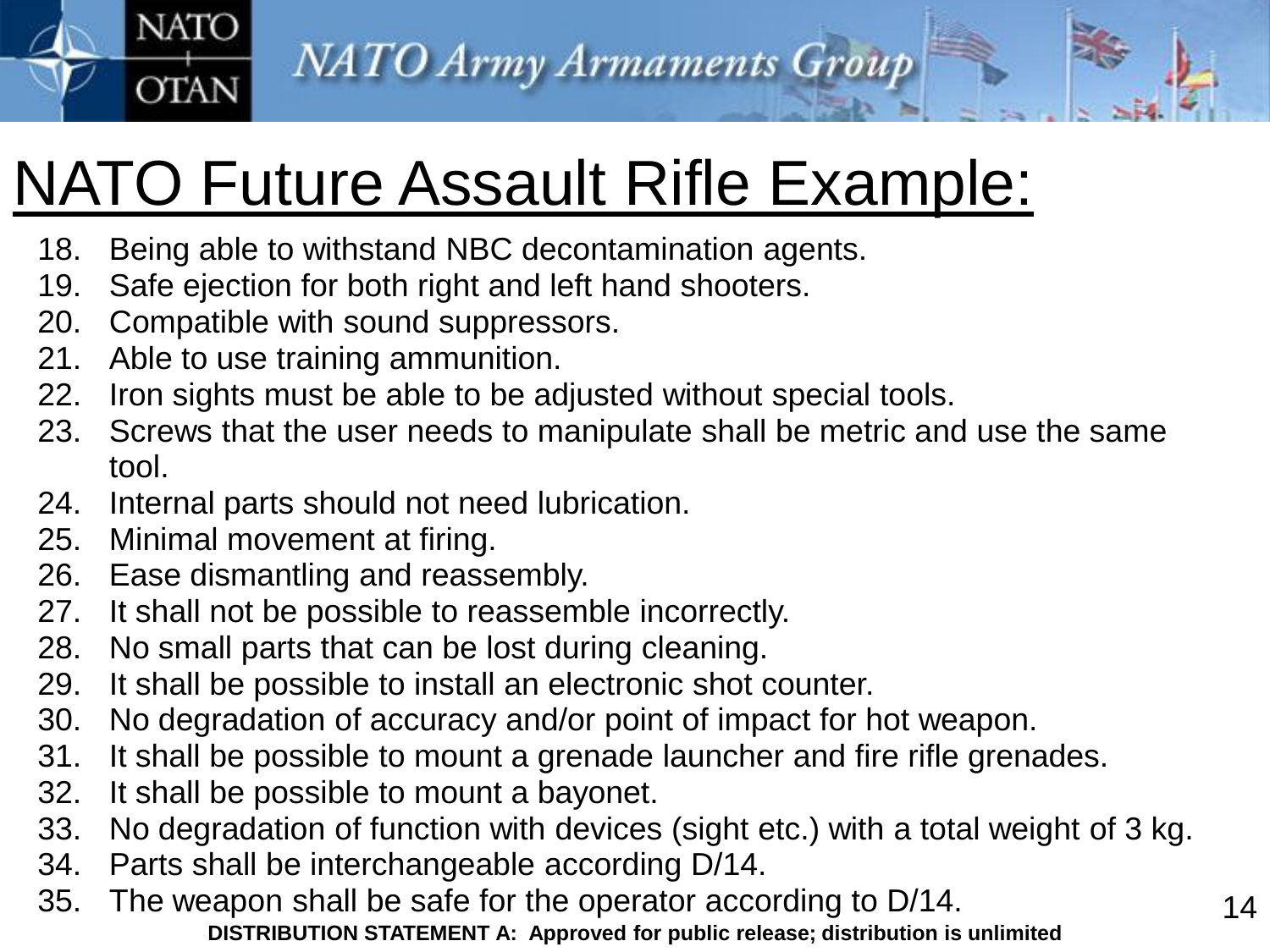

# Issues:

**3. Performance** versus **prescriptive specifications**…. While others want a visionary/leap ahead performance document that include a re-basline of what we consider "small arms" today.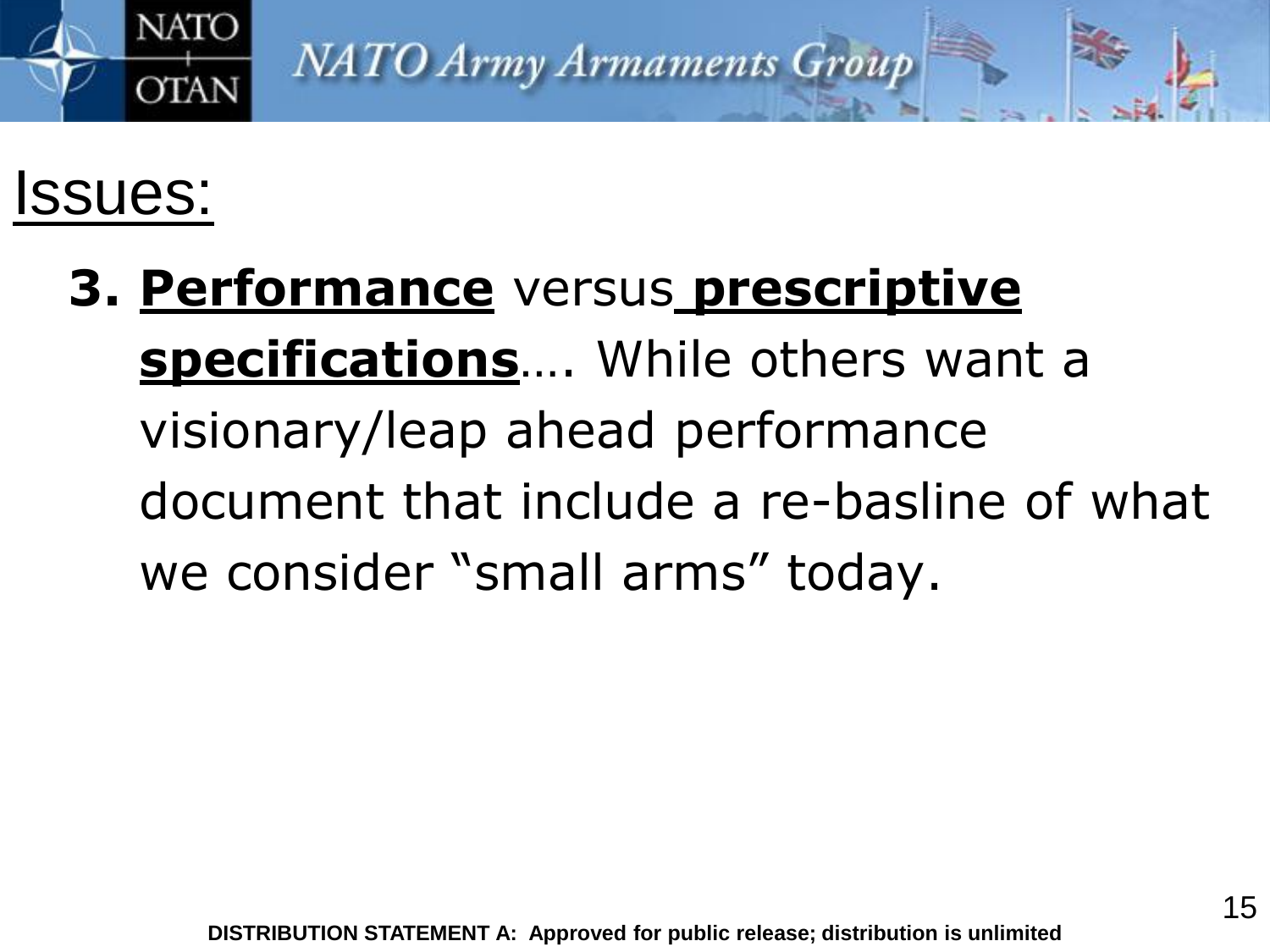**NATO** 

## **OTAN** Solution: Add a Future NATO Small Arms Weapons Chapter

- 1. We know that emerging technologies promise to radically change the nature of how we define the relationship between Soldiers and small arms.
- 2. The next 30 years will be defined by the emergence of technologies that will fundamentally change the way small arms are defined.
- 3. Many of the future concepts predict technologies that create direct interfaces between the Soldier and his/her small arms system. Concepts envisioned have Soldiers equipped with exoskeletons that could carry significantly more effects options while vastly improving the accuracy of small arms fire by providing enhanced targeting information through heads-up displays.
- 4. This information may be shared between soldiers on the battlefield through advanced networking systems in order to optimize movement and adapt strategy. Many envisioned concepts foresee offloading small arms onto robotic platforms of various types **DISTRIBUTION STATEMENT A: Approved for public release; distribution is unlimited**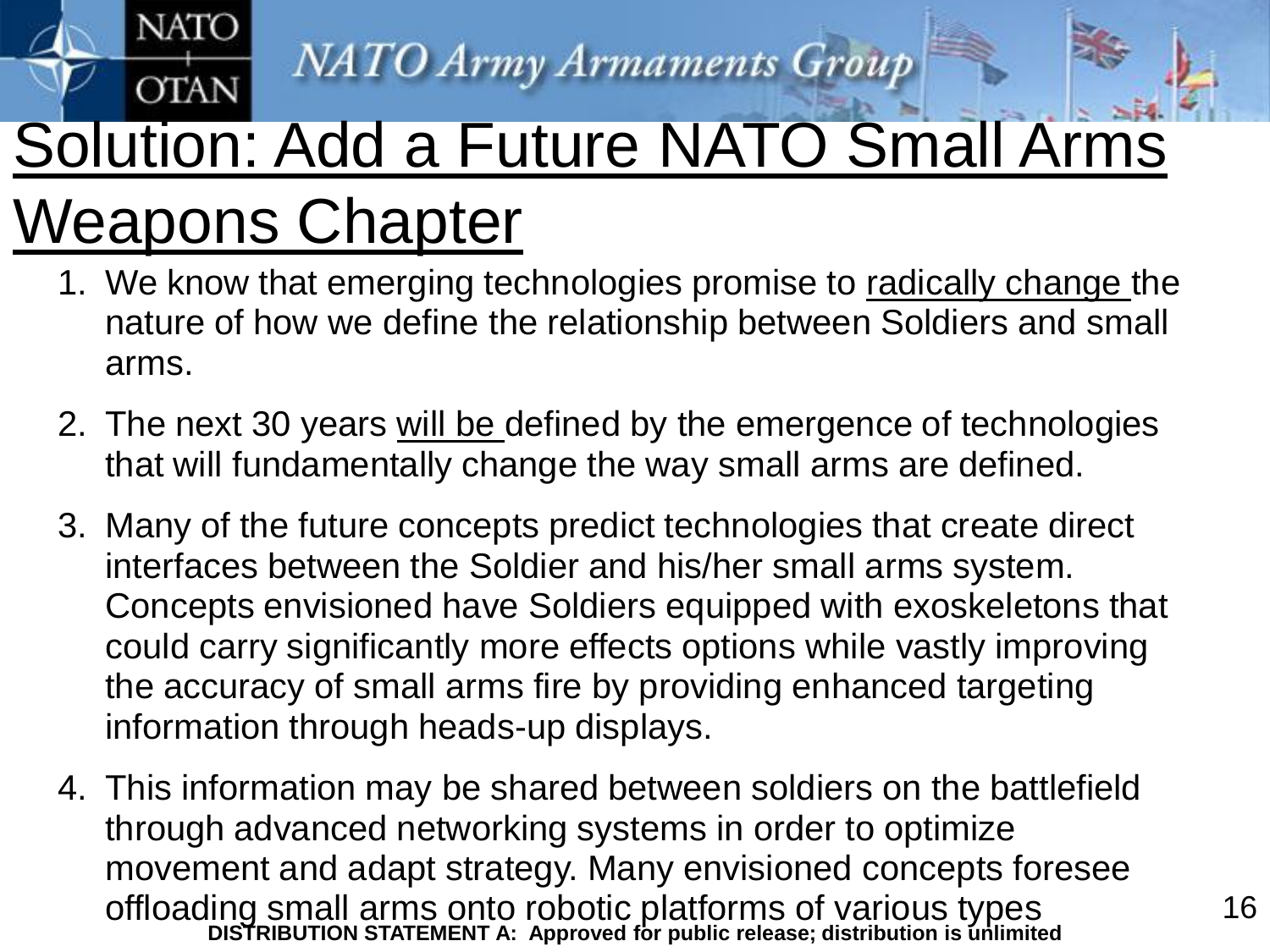# **Future Chapter Outline**

#### **Technologies that will impact Future NATO Small Arms Weapons**

#### • **Energy Usage for Small Arms:**

– NATO Power Rail

**NATO** 

**OTAN** 

- Solar
- **Mechanical**
- **Chemical**
- Nano-Materials
- Wireless
- Heat
- Charging Concepts and Recharging

#### • **Target Effectiveness:**

- Virtual Reality Simulations
- Thought (neurological) Fire Control
- Nanite Technology
- Robotic/UAV Specific Weapons
- Precision Systems
- Hovering Systems
- Non-Traditional Defeat Mechanisms (HPM, Cyber, Acoustic etc.)
- Recoilless Technology
- Small Efficient Electric Motors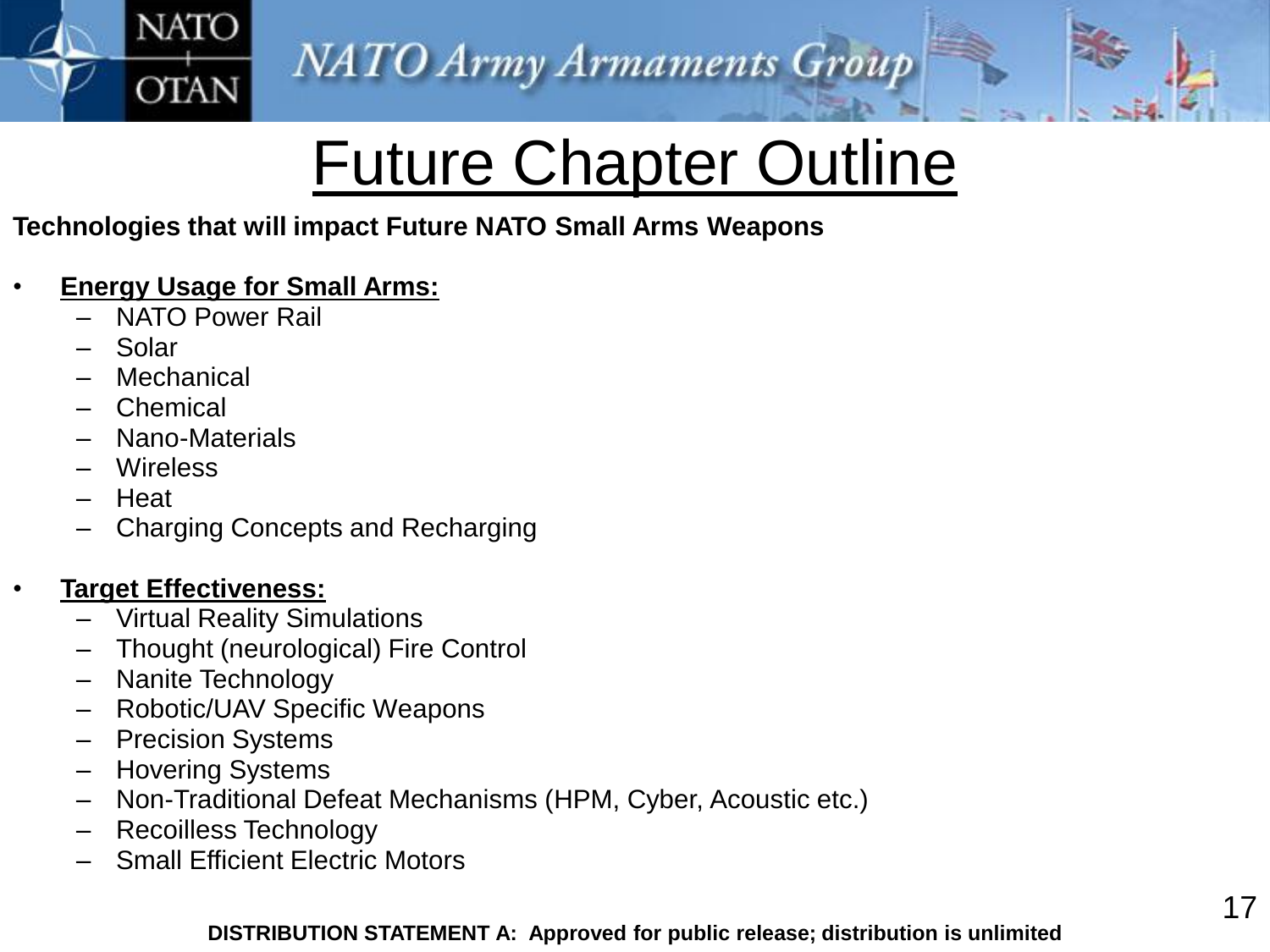

# Future Chapter Outline

#### **Technologies that will impact Future NATO Small Arms Weapons**

#### • **Target Engagement**

- **Sensors**
- Communication
- Sensor Fusion
- Artificial Intelligence (AI)
- Target identification, prioritization and sharing
- High Processing Speed
- Power Management
- Innovative I/O Devices-User Friendly
- Launch and Hovering Technology
- Fire Control For BLOS and NLOS or Link to System

#### • **Non-Traditional Weapons and Effectiveness Capability**

- EMP Systems (Size, Scalable, Power)
- **Laser Systems**
- Acoustic Technology (size limits)
- Power and Power Management
- Biometric Sensors
- Holography (False Targets)
- Chameleon Capability
- Nano-Technology
- Advanced Approved Chem and Bio Capability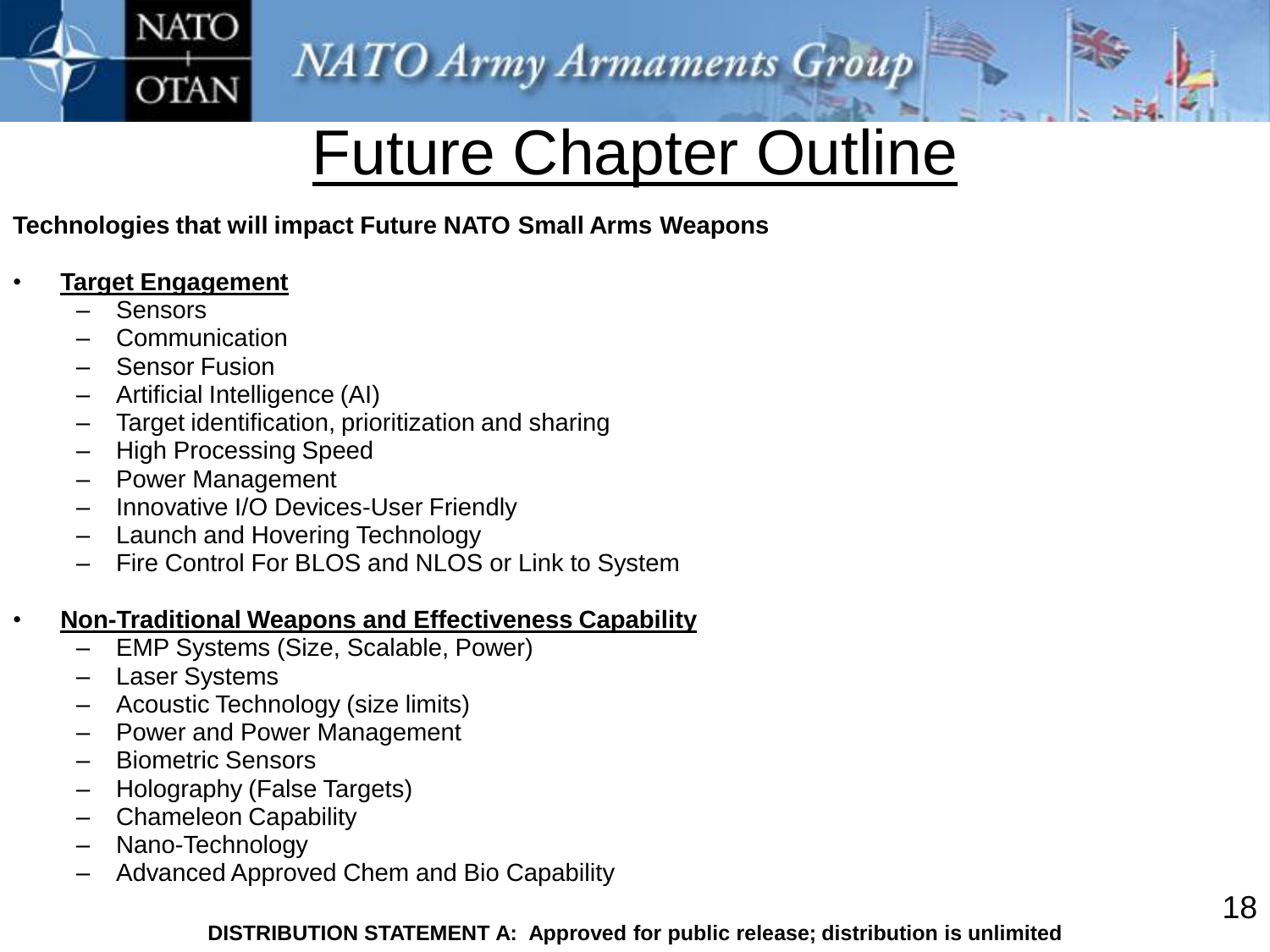

# Future Chapter Outline

#### **Technologies that will impact Future NATO Small Arms Weapons**

- **Evolving Revolutionary Small Arms Platform Systems Integration**
	- Miniature Sensors and Fusion
	- Power Management

**NATO** 

**OTAN** 

- Artificial Intelligence
- Wireless Secure Broadband Network
- Defeat Mechanism Scalability
- I/O Simplicity and Flexibility
- Target Processing
- Soldier Biometric Monitoring and Impact Assessment

#### • **Emerging Future Enabling Technologies**

- Nano-Materials
- Nano-Energetics
- Hybrid Materials
- Millimeter Wave Sensors and Radar Systems
- MMW Wideband Components and Antennas
- Wireless Technology
- Sensor Miniaturization
- **Sensor Fusion**
- High Speed Signal Processing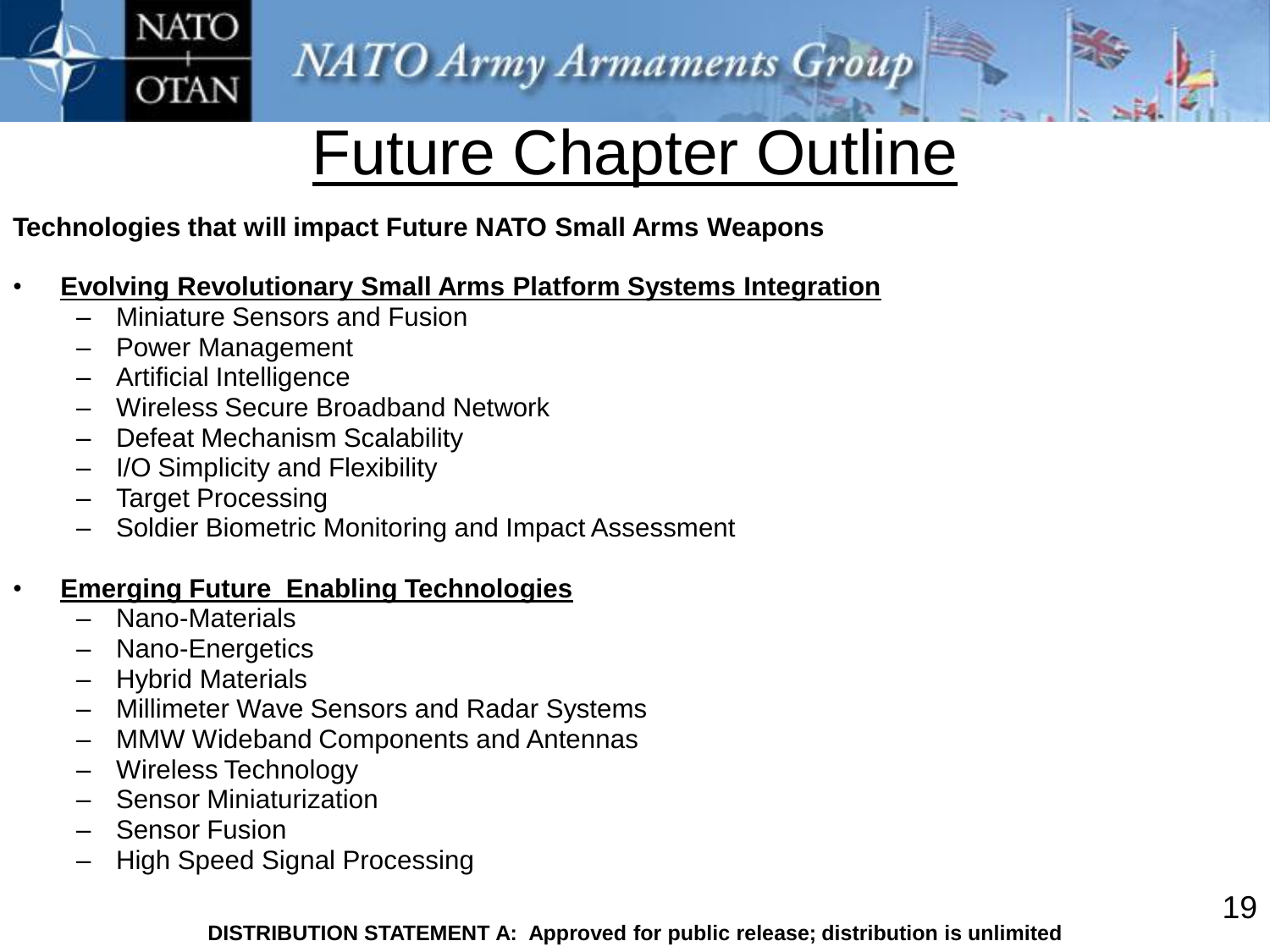

# The Questions are :

- 1. Which one of those future concepts need "Standardization" to support the NATO goal **Interoperability – "** the ability to act together coherently, effectively and efficiently to achieve Allied tactical, operational and strategic objectives"
- 2. How does Industry Play into the evolution and execution of the Visionary versus Prescriptive content of this document.
- 3. How does Industry and Government interact (Lead/follow) in the development of these concepts?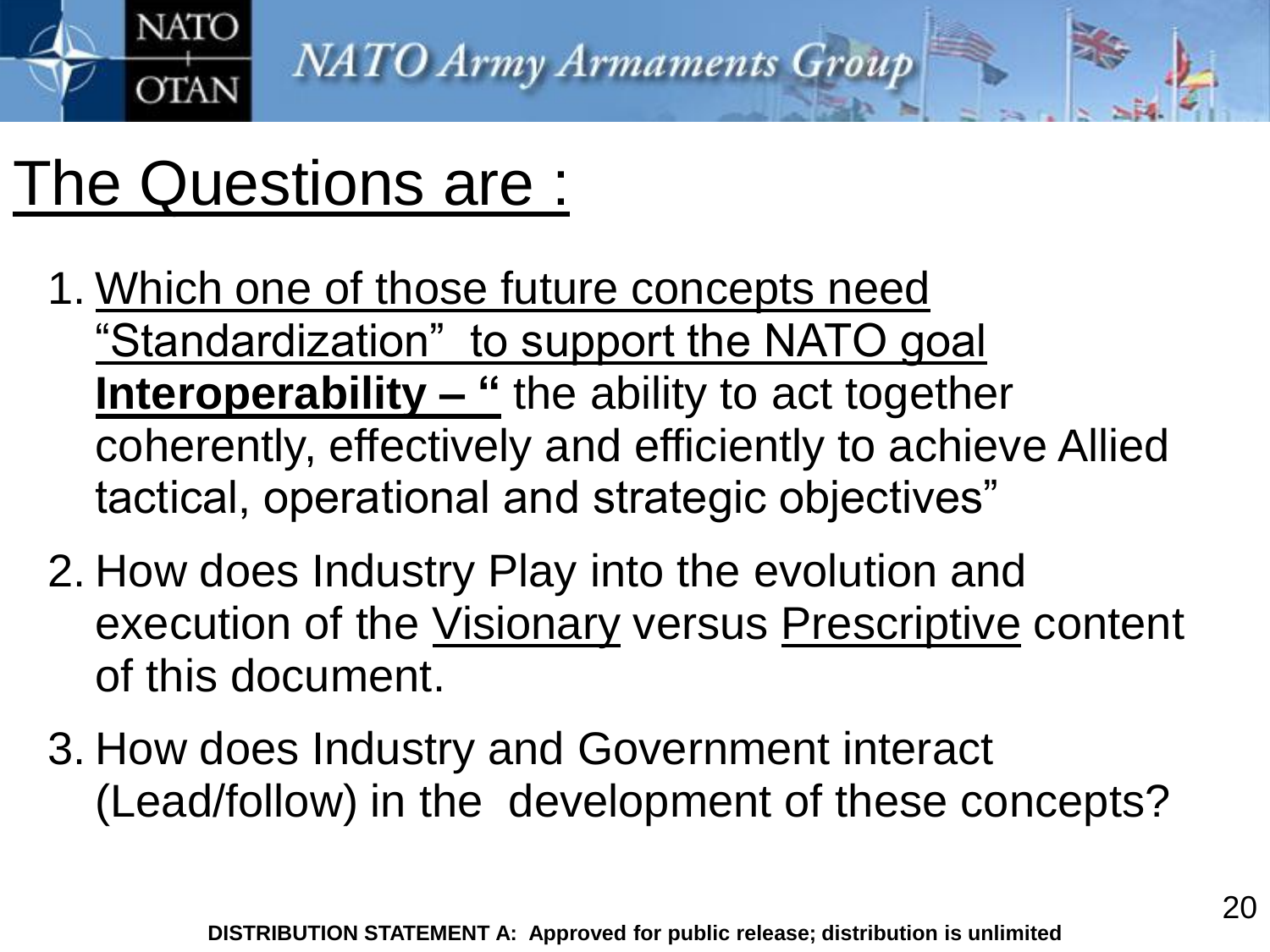

# Path Forward/Conclusion :

- 1.NATO D/7 Document to be submitted for approval in the summer of 2015.
- 2.Anticipate Release as "NATO Unclassified" to NATO Members and Partners for Peace in 2015
- 3.Requesting release of Document for "Public disclosure" per AC/324-D(2014)0010
- 4.Need Industry to create the revolutionary